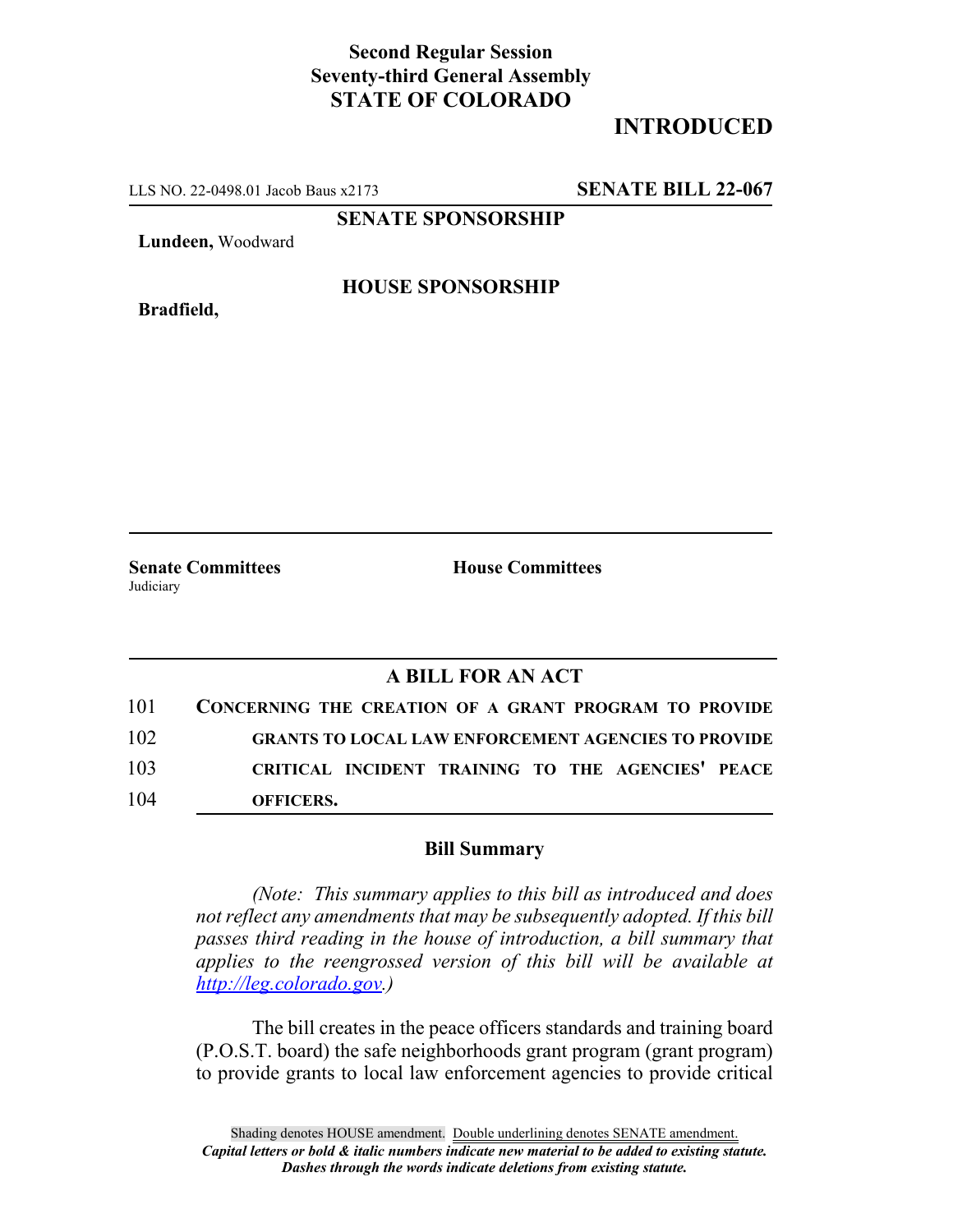incident training to the agencies' peace officers.

Grant recipients shall submit a report to the P.O.S.T. board of expenses and costs, and evidence of impacts as a result of the grant award. The P.O.S.T. board shall submit a report summarizing the information reported by grant recipients to the judiciary committees of the senate and house of representatives.

For the 2022-23 state fiscal year, the general assembly shall appropriate \$50 million to the P.O.S.T. board for grants. The P.O.S.T. board may use not more than 3% of the appropriation for costs to administer the grant program.

 *Be it enacted by the General Assembly of the State of Colorado:* **SECTION 1.** In Colorado Revised Statutes, **add** 24-31-319 as 3 follows: **24-31-319. Safe neighborhoods grant program - creation - rules - report - appropriation - definitions - repeal.** (1) THERE IS CREATED IN THE P.O.S.T. BOARD THE SAFE NEIGHBORHOODS GRANT PROGRAM TO PROVIDE GRANTS TO LOCAL LAW ENFORCEMENT AGENCIES TO PROVIDE CRITICAL INCIDENT TRAINING TO THE AGENCIES' PEACE OFFICERS. (2) GRANT RECIPIENTS MUST USE THE MONEY RECEIVED THROUGH THE GRANT PROGRAM FOR NECESSARY EXPENSES FOR CRITICAL INCIDENT TRAINING, INCLUDING BUT NOT LIMITED TO, TUITION, INSTRUCTOR COSTS, CURRICULUM, MATERIALS, AND SUPPLIES. (3) THE P.O.S.T. BOARD SHALL PROMULGATE RULES AS ARE REQUIRED IN THIS SECTION AND ADDITIONAL RULES AS MAY BE NECESSARY TO IMPLEMENT THE GRANT PROGRAM. AT A MINIMUM, THE RULES MUST 17 SPECIFY THE FORM OF THE GRANT PROGRAM APPLICATION, THE TIME FRAME FOR SUBMITTING AN APPLICATION, AND THE TIME FRAME FOR DISTRIBUTING GRANT MONEY.

20 (4) TO RECEIVE A GRANT, A LOCAL LAW ENFORCEMENT AGENCY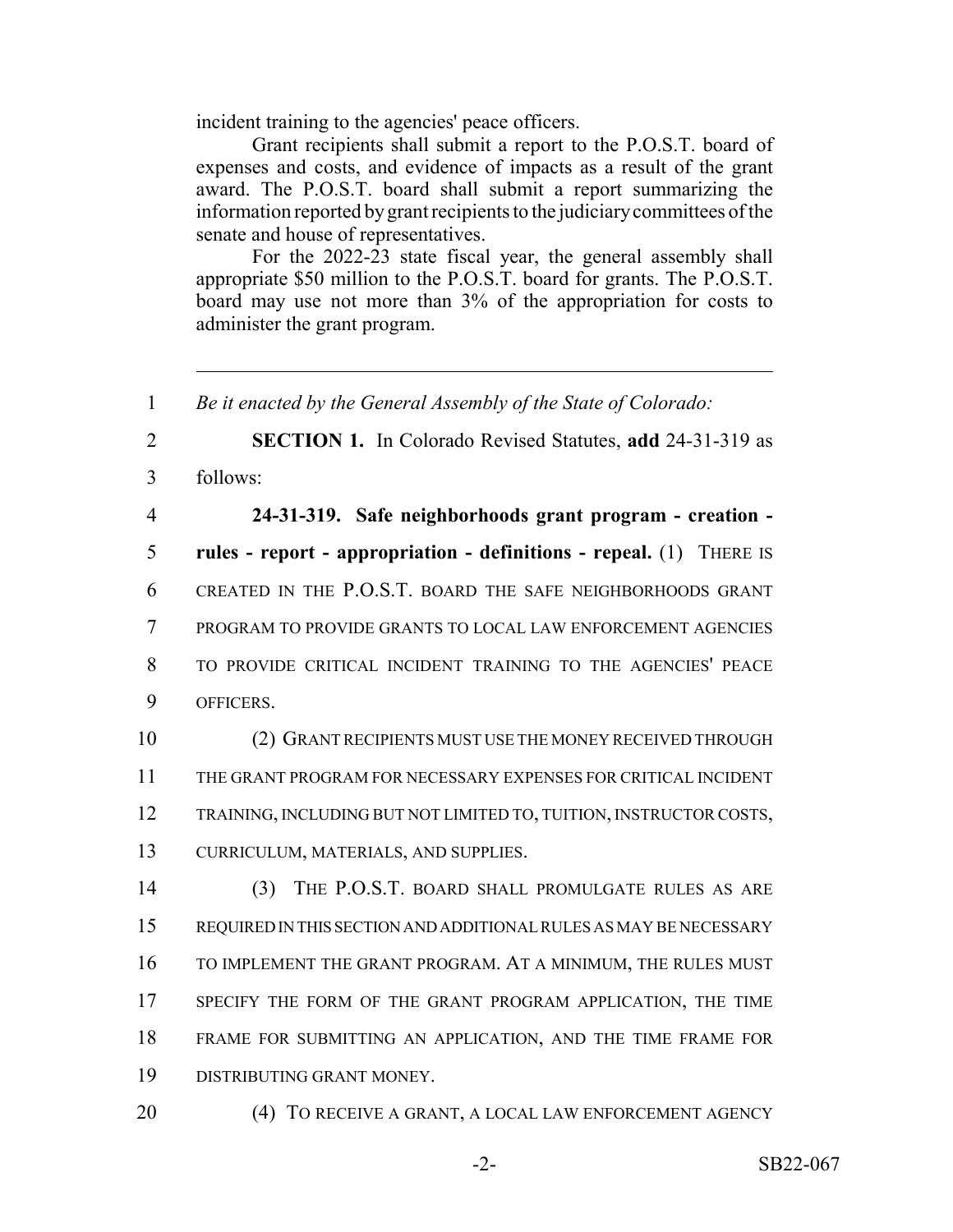MUST SUBMIT AN APPLICATION TO THE P.O.S.T. BOARD.

 (5) THE P.O.S.T. BOARD SHALL REVIEW THE RECEIVED APPLICATIONS. IN AWARDING GRANTS, THE P.O.S.T. BOARD SHALL CONSIDER:

 (a) THE INTENDED EXPENSES AND ASSOCIATED COSTS PROPOSED BY THE APPLICANT; AND

 (b) ACHIEVING THE GREATEST INTENDED IMPACT OF THE GRANT PROGRAM ACROSS COLORADO, RELATIVE TO THE TOTAL APPROPRIATION FOR THE GRANT PROGRAM.

10 (6) ON OR BEFORE JANUARY 6, 2023, THE P.O.S.T. BOARD SHALL AWARD GRANTS AS PROVIDED IN THIS SECTION.

 (7) ON OR BEFORE SEPTEMBER 1, 2023, EACH LOCAL LAW ENFORCEMENT AGENCY THAT RECEIVES A GRANT THROUGH THE GRANT PROGRAM SHALL SUBMIT A REPORT TO THE P.O.S.T. BOARD. AT A MINIMUM, THE REPORT MUST INCLUDE:

 (a) A DESCRIPTION OF EXPENSES AND THE ASSOCIATED COSTS OF 17 THE EXPENSES MADE WITH GRANT MONEY; AND

 (b) ANY EVIDENCE OR NARRATIVES DEMONSTRATING THE IMPACT OF THE CRITICAL INCIDENT TRAINING RECEIVED AS A RESULT OF A GRANT. 20 (8) ON OR BEFORE JANUARY 5, 2024, THE P.O.S.T. BOARD SHALL SUBMIT A REPORT TO THE JUDICIARY COMMITTEES OF THE SENATE AND 22 THE HOUSE OF REPRESENTATIVES, OR ANY SUCCESSOR COMMITTEES, REGARDING THE GRANT PROGRAM. AT A MINIMUM, THE REPORT MUST SUMMARIZE THE INFORMATION REPORTED BY LOCAL LAW ENFORCEMENT 25 AGENCIES PURSUANT TO SUBSECTION (7) OF THIS SECTION.

 (9) FOR THE 2022-23 STATE FISCAL YEAR, THE GENERAL ASSEMBLY SHALL APPROPRIATE FIFTY MILLION DOLLARS TO THE P.O.S.T.